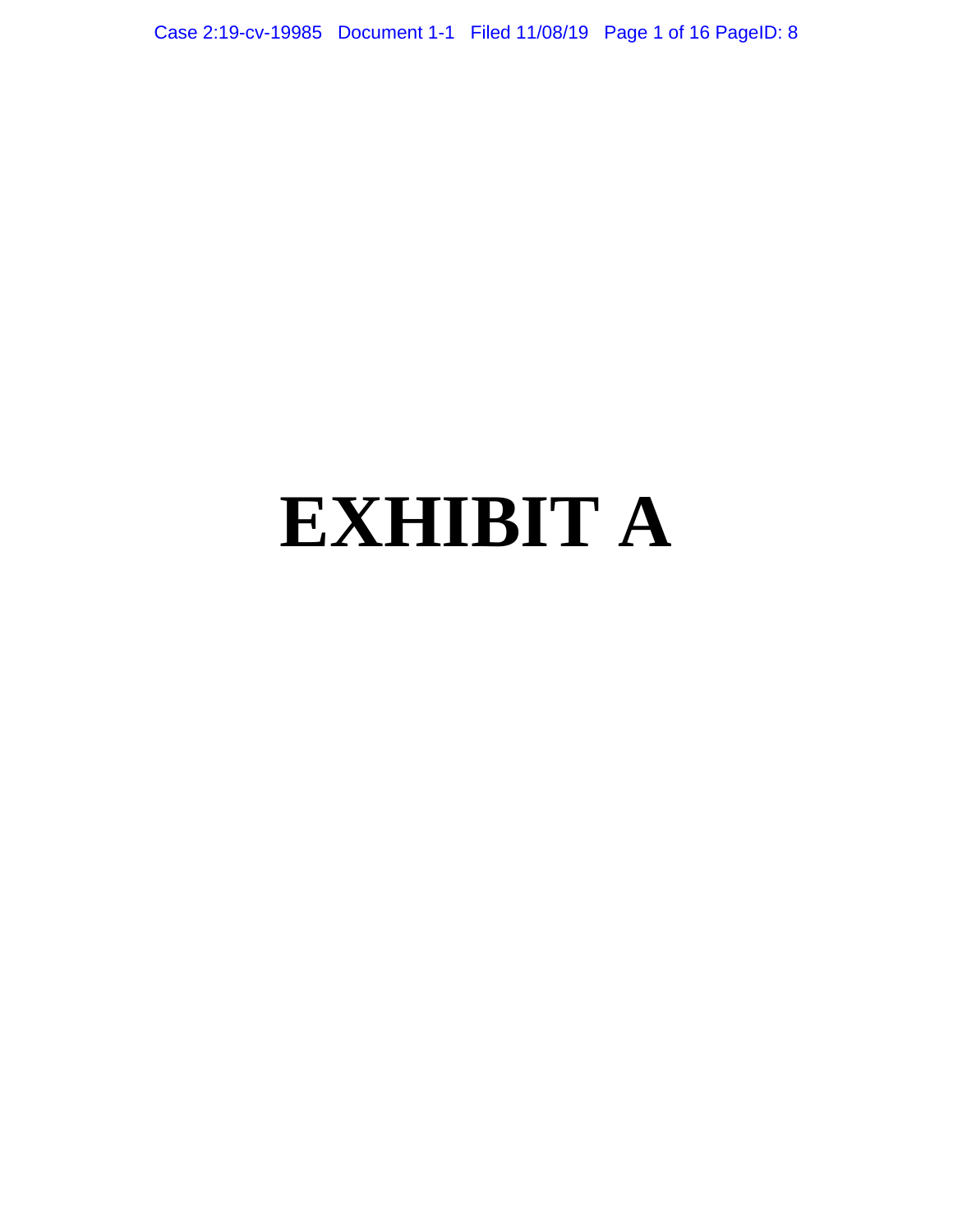Case 2:19-cv-19985 Document 1-1 Filed 11/08/19 Page 2 of 16 PageID: 9 MID-L-006893-19 10/04/2019 4:13:47 PM Pq 1 of 13 Trans ID: LCV20191812469

Gill & Chamas, L.L.C. By: WALTER DANA VENNEMAN (#023901997) 655 Florida Grove Road P.O. Box 760 Woodbridge, New Jersey 07095 732-324-7600 732-324-7606 (fax) **Attorneys for Plaintiff** 

 $\overline{$ D.J.C.

Plaintiffs.

VS.

AMAZON COM DEDC, LLC; ABC CORPS (I--V); AND TYLER MORALES, INDIVIDUALLY, AND JANE DOE INDIVIDUALS  $(1 - 10)$ 

SUPERIOR COURT OF NEW JERSEY LAW DIVISION: MIDDLESEX COUNTY

DOCKET NO.: MID-L- $({_0}893-19)$ 

Civil Action

#### **COMPLAINT**

Defendants.

The Plaintiff, D.J.C., residing at 33 Princeton Road, Parlin, County of Middlesex, State of New Jersey, by way of his Complaint against the Defendant(s), states the following:

#### **FIRST COUNT**

1. Plaintiff, D.J.C. is an individual residing at 33 Princeton Road, Parlin, New Jersey, 08859.

 $2<sub>1</sub>$ The defendant, AMAZON COM DEDC, LLC (hereinafter "Amazon") is a corporation authorized to do business in the State of New Jersey, with multiple locations within the State of New Jersey including the Amazon Fulfillment Center LGA9 at 2170 New Jersey Route 27, Edison, NJ 08817.

 $3<sub>1</sub>$ The defendant, Tyler Morales is an employee/representative of defendant AMAZON COM DEDC, LLC (hereinafter "Amazon") at the Amazon Fulfillment Center LGA9 at 2170 New Jersey Route 27, Edison, NJ 08817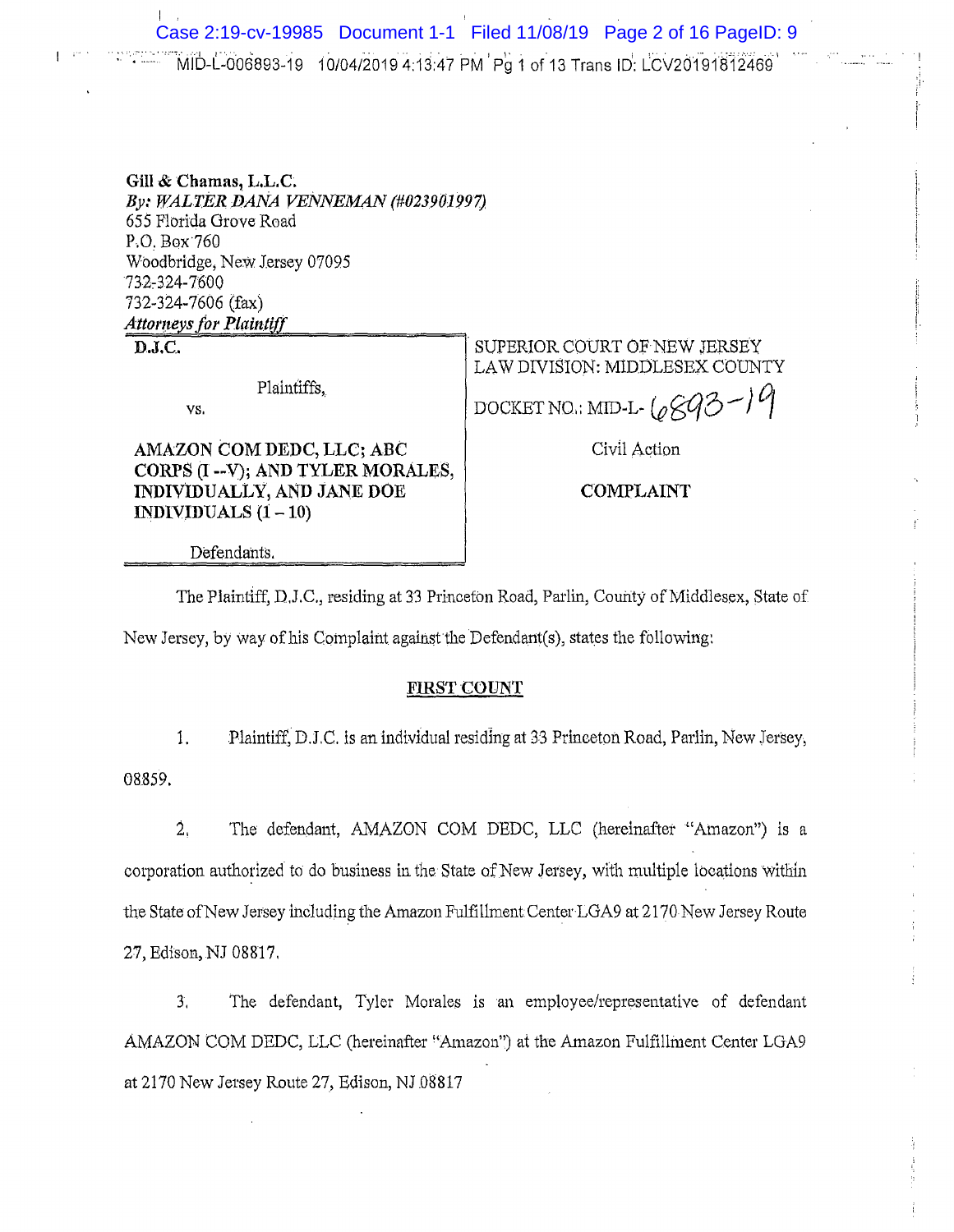$\overline{4}$ . The defendants ABC Corps  $I - V$  (names of ABC Corps being fictitious, correct names currently unknown to plaintiff), and Jane Doe Individuals  $1 - 10$  names of Jane Doe Individuals being fictitious, correct names currently unknown to plaintiff), are corporations, business entities, parent companies, subsidiaries, trading as, doing business as, or individuals or otherwise unknown as the former employer and employer's supervisors, of the plaintiff, D.J.C.

 $\mathbf{5}$ . On or about November 3, 2017 plaintiff was hired as a Warehouse Associate engaged in fulfilling merchandise orders.

6. Plaintiff, D.J.C. was an hourly employee paid approximately \$14.10 per hour working full time hours for the defendant.

 $7.$ Plaintiff, D.J.C. duly performed all of the terms, duties and conditions of his employment in a satisfactory manner.

 $\mathbb{R}^2$ 

8. Not only did D.J.C, duly perform all duly performed all of the terms, duties and conditions of his employment in a satisfactory manner, during his period of employment with the defendant he was never disciplined for any reason and in fact was elevated in status twice, by additional assignments as "Process Guide" and Amazon Ambassador,

9. The defendant was an "employer" within the State of New Jersey and was required to abide by the state laws which prohibit work place discrimination, including the New Jersey Law Against Discrimination, N.J.S.A. 10:5-1, et seq.

10. The defendant, as an employer within the State of New Jersey, was compelled to treat all employees, fairly, equally, without discrimination, and were required to obey and follow the laws of the State of New Jersey, including specifically those laws which prohibit discrimination in hiring and disability discrimination in the workplace, prohibit retaliatory conduct for providing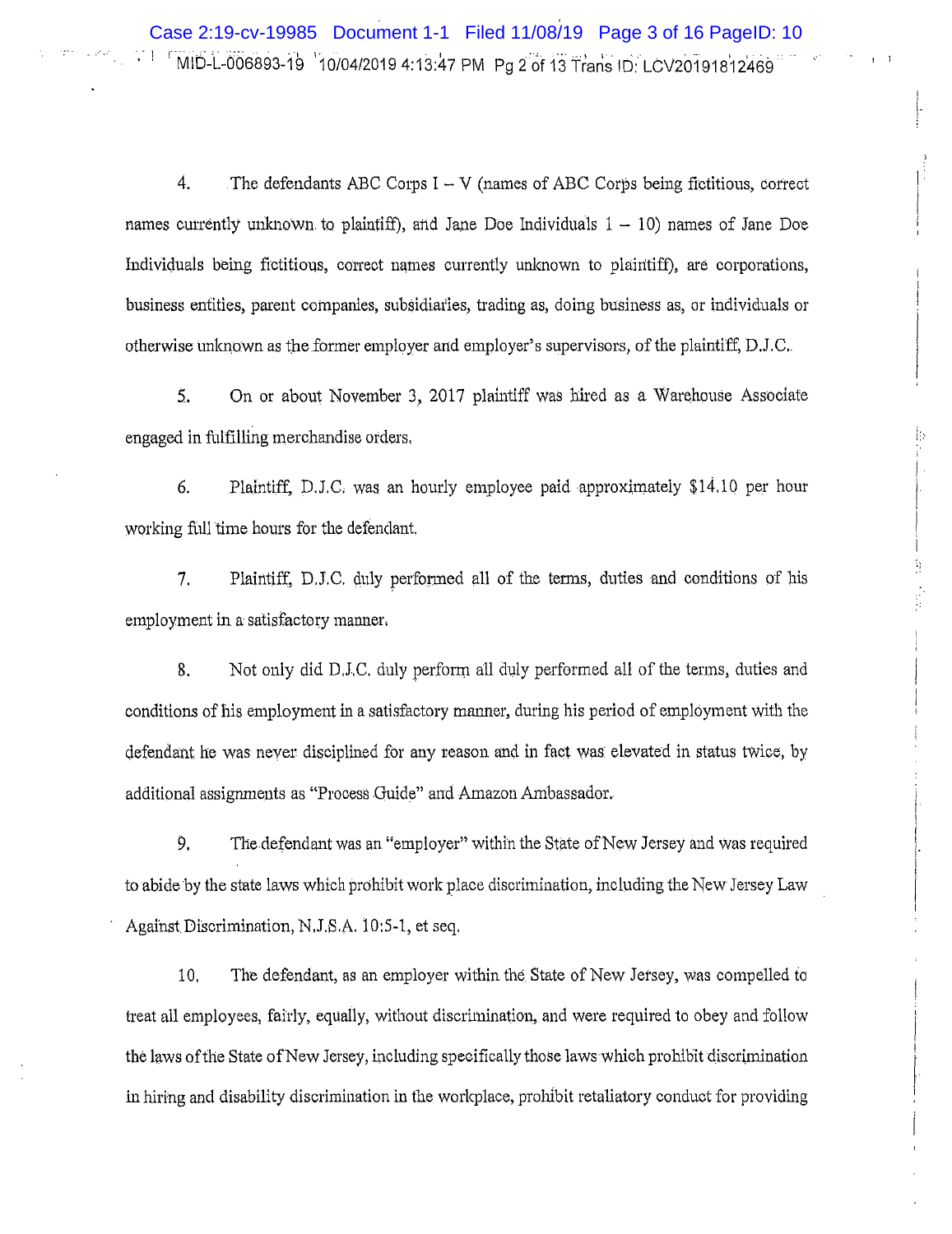..

notice of disability, and those laws that require reasonable accommodations, including the New Jersey Law Against Discrimination, N.J.S.A, 10;5-1, et seq, and the Americans with Disabilities Act,

11. In the early morning hours of Wednesday, July 11, 2018, defendant notified D.J.C. that D.J.C, would be required to submit to a random Oral Fluid Drug Test and was directed. to "AmCare", which is an office within the Edison Amazon Fulfillment Center.

12. Prior to submitting to the oral fluid drug test on Wednesday, July 11, 2018, D.J.C. asked the collector a series of questions in order to document and disclose prescription medication(s) that might cause a positive result,

13. The collector, whose name is not clearly identified on the Copy 3 Donor Copy Oral Fluid Drug Test Form (Amzn), denied D.J.C; the opportunity to disclose prescription medications, either orally or in writing, prior to taking the test.

14. The Ora1 Fluid Drug Test Form (Arnzn) used for D.J,C,.'s test does not contain an entry field for the donor; or the collector, to identify current and/or prescription medications.

15. On Wednesday, July 11, 2018, the collector told D.J.C, that he would have an opportunity later to provide prescriptions in the event of a positive result.

t.

16. On Wednesday, July 11, 2018, D.J.C. submitted to the Oral Fluid Drug Test and provided the sample required.

t7. At all relevant times to this complaint, including at the time of hiring, D.J.C, suffered from anxiety and panic disorder, which were diagnosed by a licensed physician are valid and/or enumerated and/or perceived disabilities that fall within the ambit of laws of the state of New Jersey, and the Americans with Disabilities Act.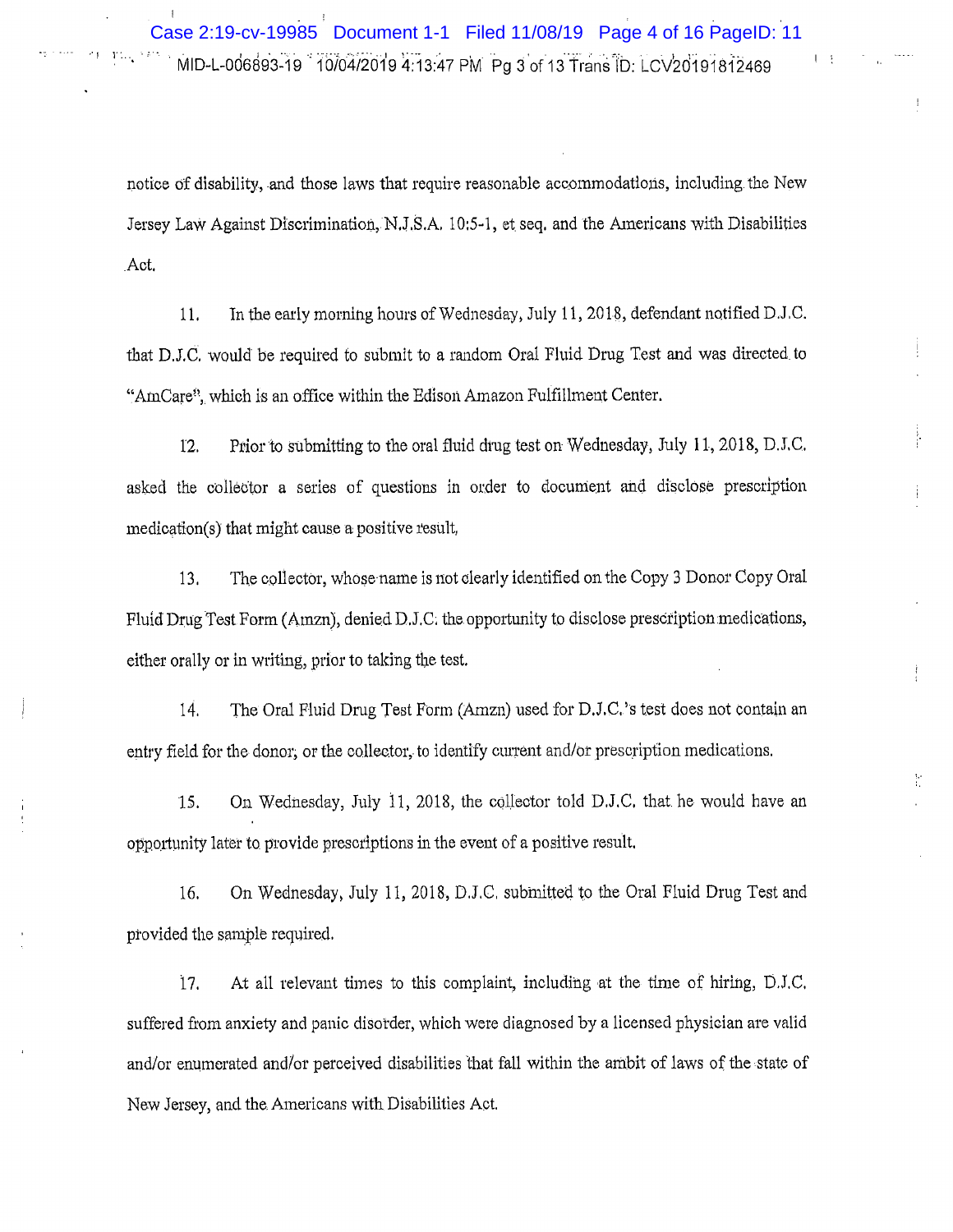- MID-L-006893-19 10/04/2019 4:13:47 PM Pg 4 of 13 Trans ID: LCV20191812469  $-\frac{1}{2}$ ...<br>MID-L-006893-19 10/04/2019 4:13:47 PM Pg 4 of 13 Trans ID: LCV2019 :1812469 ~ Case 2:19-cv-19985 Document 1-1 Filed 11/08/19 Page 5 of 16 PageID: 12

18. The drug test of Wednesday, July 11, 2018 was the only drug test, or any sort, adinimistered to D.J.C. during his period of employment.

19. Approximately one month after the Oial Fliiid Drug Test of Wednesday, July 11, 2018, D.J.C., and without any performance or disciplinary issues, on August 15, 2018, D.J.C's supervisor, Carlos Santos pulled him from the floor of the Amazon Fulfillment Center and walked him to the front offices, saying nothing.

20, Once in an office on location, D.J.C, and Carlos Santos were joined by defendant Tyler Morales who represented that he was; and held himself out as; defendant's HR ~ Representative.

21. Once seated, defendant. Tyler Morales told D.J.C., that he was being terminated for failing the drug test [of July 11, 2018].

22. Defendant Tyler Morales, before announcing the termination and its general basis, gave D:J.C, no opportunity to provide conunent..

23. After defendant Tyler Morales told D.J.C, he was terminated, D.J.C, informed defendant Tyler Morales, in the presence of Carlos Santos, that he- had, and produced, a valid Medical Marijuana Card and that Medical Marijuana was lawfully prescribed to him for treatment of his disabilities.

24. Defendant Morales and Mr. Santos excused themselves from the room. Upon their return, defendant Morales in the presence of Mr. Santos told  $D.J.C.$  that he was not "being terminated" and had to leave work temporarily on "Certificate of Fitness Leave" (a paid leave status) to complete a Certification of Fitness to be signed by D.J.C.'s physician. Defendant Morales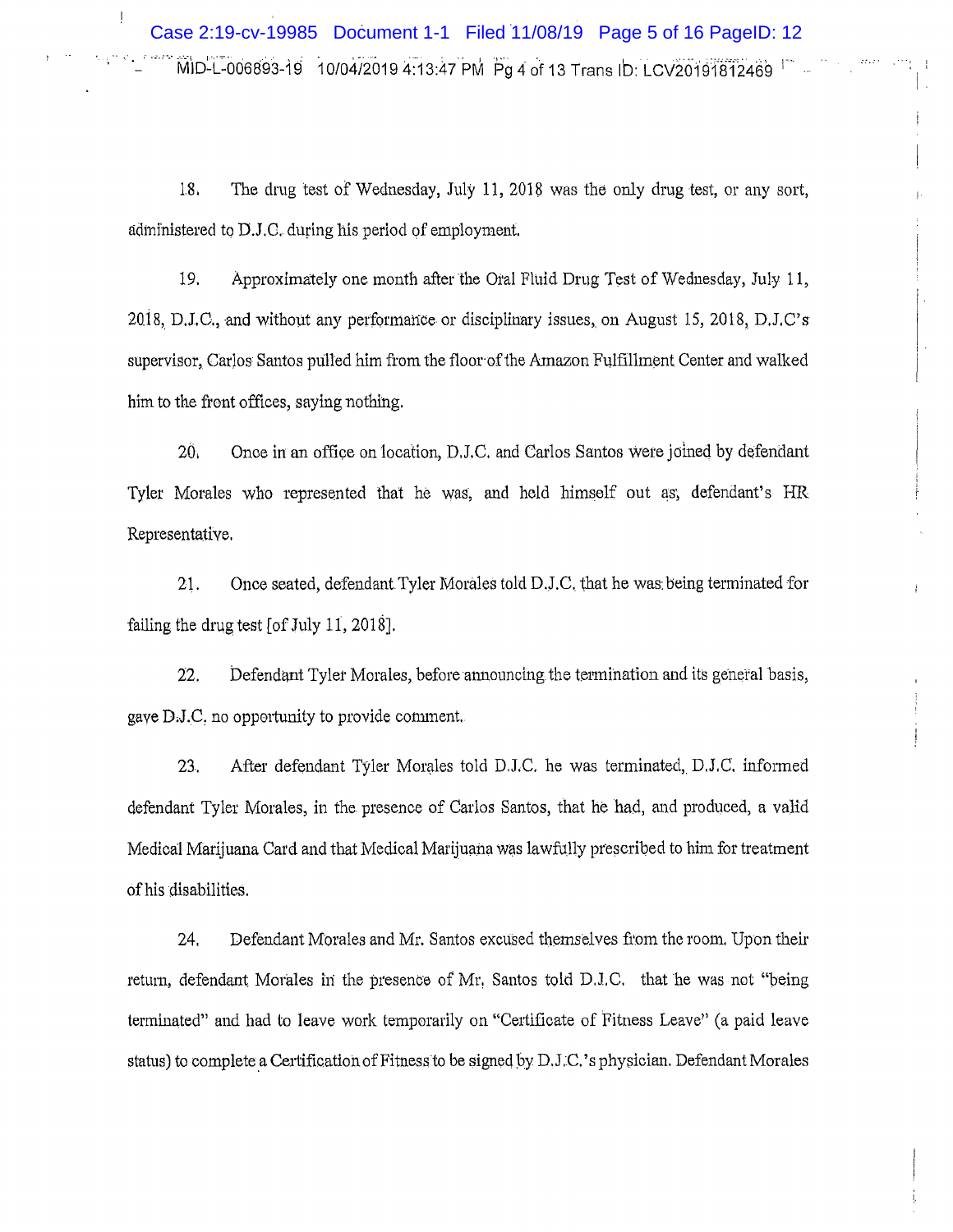.. -;. ..\_: .. .

further explained that "Amazon Accommodations" personnel would be in touch with 24 hours to advise if any other paperwork was required.

25. According to the "Certificate of Fitness Off Work" provided to the plaintiff on or about August 16, 2018, *plaintiff had until August 22, 2018* to complete it, and to turn it in.

26. On August 17, 2018, plaintiff and plaintiff's :physician, Dr, Jeffrey Rosen, completed and duly executed the "Accommodations paperwork".

27. The accommodations paperwork outlined that plaintiff was fit for work and that the use of Medical Marijuana was for a valid and delineated disability.

28. Defendant Amazon (Accommodations) did not contact D.J.C. on August 16, 2018 within 24 hours as represented by defendant Morales.

29. Concerned, plaintiff D.J.C., on August 16, 2018 D.J.C. went online to Amazon Hub and found that contrary to the representation of defendant Morales, he was not being paid for his shift on August 15, 2018. Rather, his time on August 15, 2018 was being charged as "Unpaid Time Of£"

.30. Concerried, plaintiff D..J.C, contacted Amazon Employee Resource Hotline aiid was told that the pay issue would be corrected and that he would have to "wait for the My Accommodations representative to contact him."

31. Defendarit Amazon (Accommodations) did not contact D.J,C., on August 17, 2018.

32. Concerned, plaintiff contacted Amazon (Accommodations) on Friday, August 17, 2018, having already gone to his physician and having had completed the "accommodations" paperwork. He was advised that he would "have to wait to speak with the case manager" who might not call until Monday, August 20, 2018.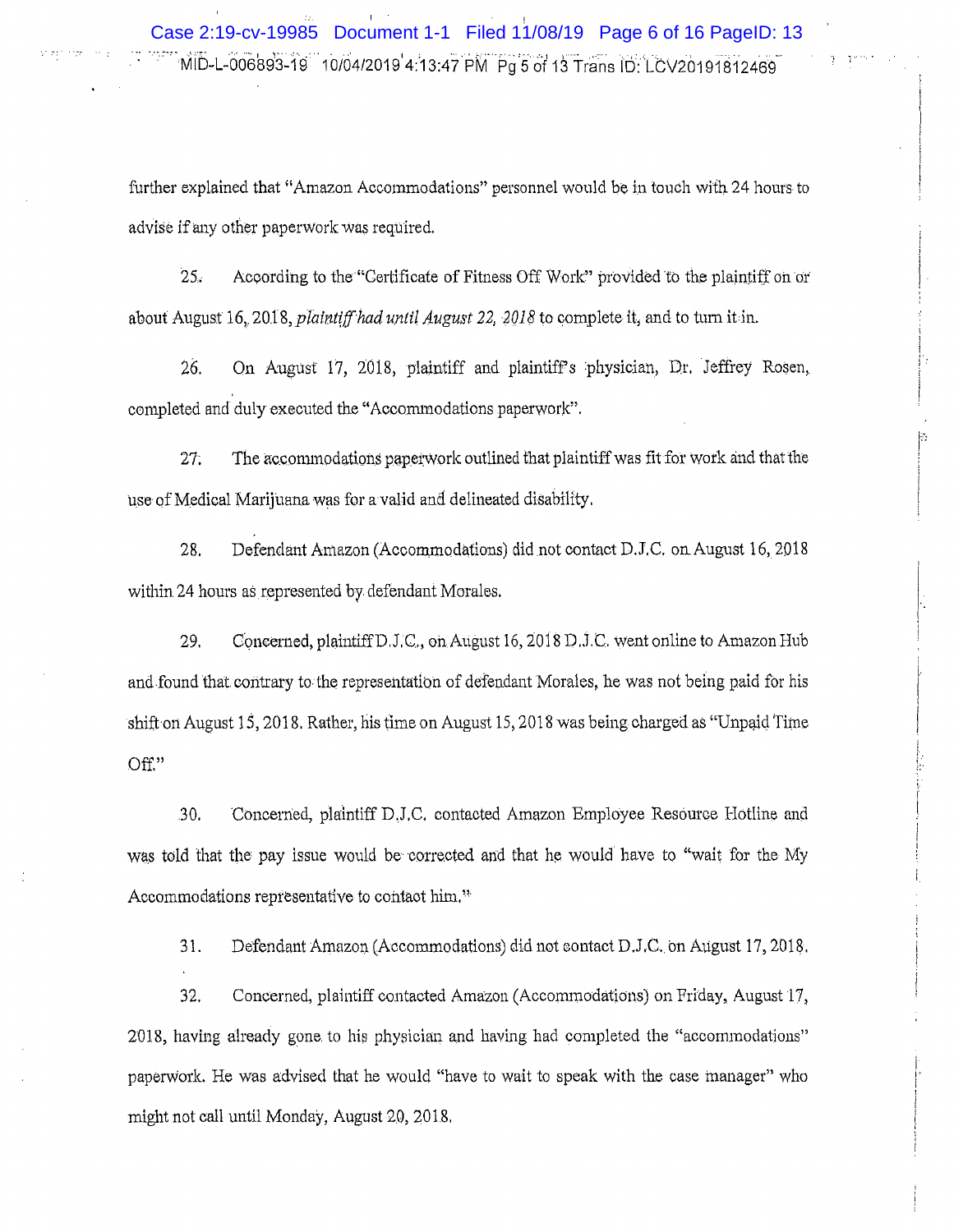~ .... ... • . :.. . . . .... ......::~-.. . ~ . . ... . . . . .. ... I ; ,.......~.~.:...:.e•. ..,1 MID-L-006893-19 10 .. /04/2019 4:13:47 PM Pg 6 of 13 Trans ID LCV20191812469 Case 2:19-cv-19985 Document 1-1 Filed 11/08/19 Page 7 of 16 PageID: 14

计计计

33, Defendant Amazon (Acconunodations) case manager, if one was ever assigned, did not call D.J.C, at any time.

34. On Monday, August 20, 2018, at approximately 6;44pm, having no iuformation whatsoever regarding an accommodation, plaintiff D,J.C. again called My Accommodations, gave his case number, and was told that his case had been transferred back to "Amazon Local HR". Defendant's representative did not raise the issue of the Certificate of Fitness (accommodations) paperwork, so plaintiff again was left to himself to raise the issue of his rights to be free of discrimination in the workplace.

35. To do this, plaintiff D.J.C. now asked, "What about my paperwork I had filled out and signed by my doctor?" Defendant's representative said that it would "get attached" to his file, but "they didn't need it anymore".

36. An hour and 20 minutes later, the evening of August 20, 2018, defendant Morales called plaintiff D.J.C. (with an unidentifed additional representative on the phone) and immediately told plaintiff that he was being terminated for "failing to notify defendant" of the Medical Marijuana (card/disability) prior to the test. Plaintiff told defendant Morales that he had in fact tried to disclose this to defendant's collector prior to the test on July 11, 2018 and that the collector assured him that he would have the opportunity to present prescriptions later in time. While not retracting the termination, defendant Morales responded that he would "dive deeper".

37. Plaintiff submitted the accommodations materials signed by his physician on August 21, 2018 at 5:34am to accommodations@amazon.com.

38. Defendant Amazon did not contact plaintiff until August 27, 2018 at 8:20pm and an otherwise unidentified Amazon HR representative told plaintiff that he was terminated for the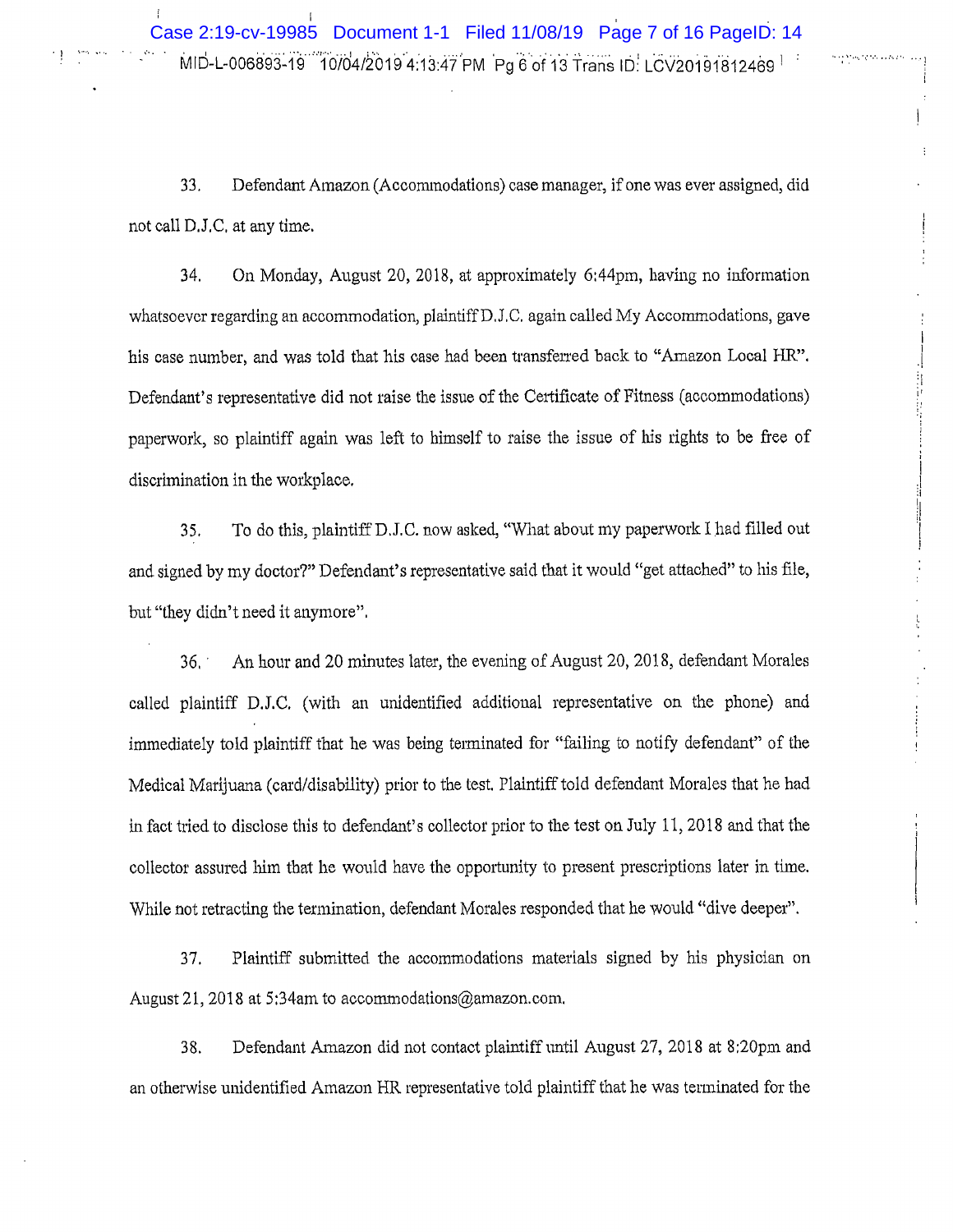$\mathbf{I}$ 

third time. No explanation was given, no affirmation that his accommodations paperwork was reviewed, and absolutely no offer of accommodation was made.

39. On August 28, 2018 defendant Amazon sent plaintiff a letter confirming "that the date of involuntary termination of your employment with Amazon.com.dedc, LLC is August 28, 2018".

上海上海

No further "exchange" occurred. No remedial paperwork was offered and no 40. accommodation was offered.

At no time prior to termination did defendant offer to D.J.C. any reasonable 41. accommodation.

42. As a direct result of the unlawful actions of the defendant and its employees, violation of the laws of the State of New Jersey, such as but not limited to the New Jersey Law Against Discrimination, N.J.S.A. 10:5-1 et seq, plaintiff has been deprived of his salary, benefits, financial security, loss of enjoyment of work, suffered and continues to suffer compensatory and pecuniary damages and losses, emotional distress, anxiety, sleeplessness, humiliation, embarrassment, nervous anguish, mental and emotional upset, and has had his civil rights violated.

WHEREFORE, the plaintiff, D.J.C. demands judgment against the defendants and ABC Corps  $I - V$  (said names of corporations being fictitious, correct names currently unknown to plaintiff), and Jane Doe Individuals  $1 - 10$  (said full names of Jane Doe Individuals being fictitious, correct names currently unknown to plaintiff) jointly, severally or in the alternative, for:

A. Reinstatement;

B. Compensatory damages;

C. Punitive damages;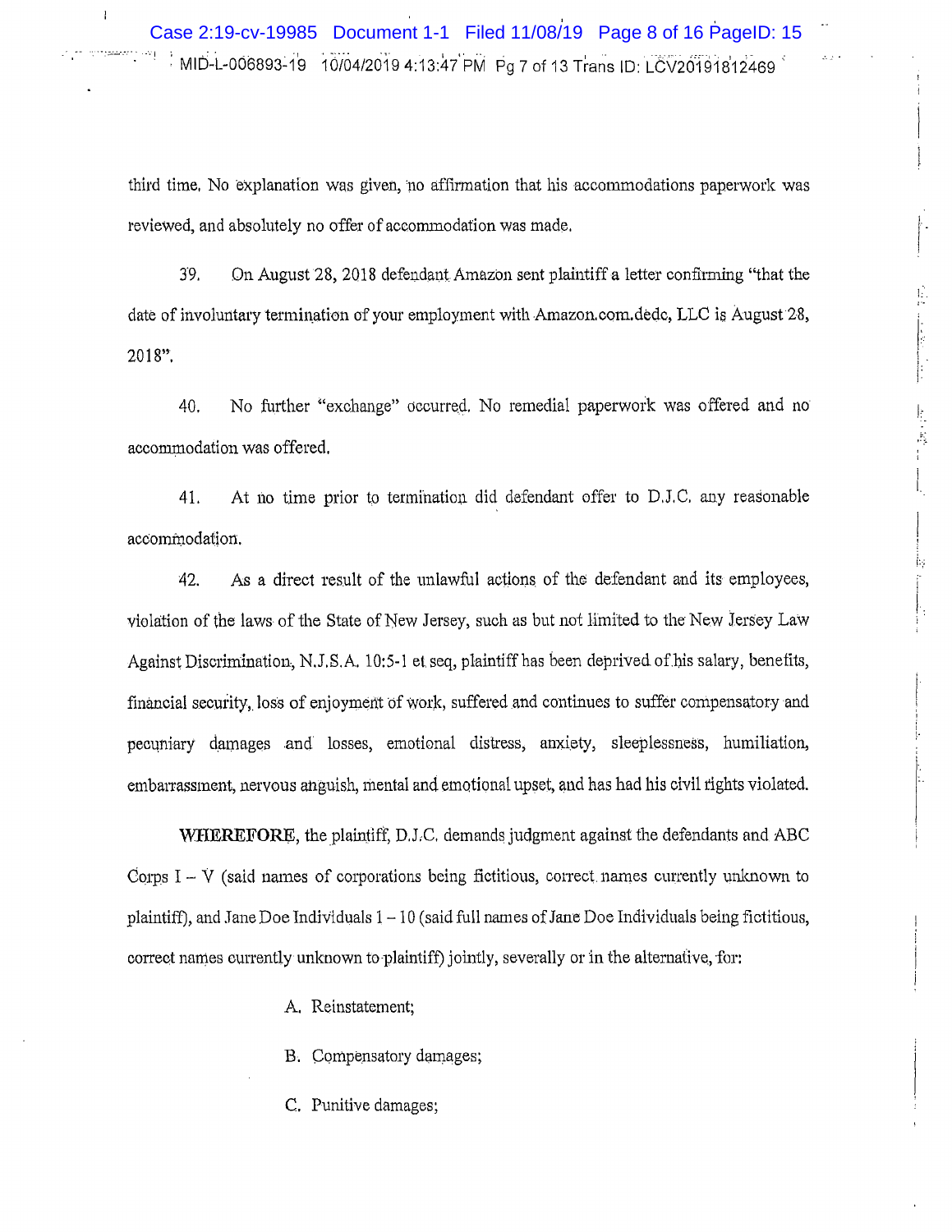- D. Attorney's fees and costs;
- E, All other relief permitted by the New Jersey Law Against Discrimination;

2010年11月1日

 $\mathcal{C}$ 

 $\frac{1}{2}$ .

- 大作品情報がなく

P.

F, Together with interest and costs of suit.

#### SECOND COUNT

1. Plaintiff repeats and incorporates herein the allegations of the First Count herein as if set forth in full.

2. On information and belief, Amazon has a policy of considering rehiring of former Amazon employees after 120 days post-termination, or discontinuation of employment, even after terminations for positive drug results.

3. Contemporaneous with plaintiff's termination, defendant "blacklisted" plaintiff from application to Amazon and other Amazon-owned business such as Whole Foods,

4. Plaintiff subsequently applied to Whole Foods and was advised that he would not be considered due to his termination from Amazon.

5. After 120 days post-termination, plaintiff attempted to reapply to defendant, but Amazon responded that after reviewing his reason for termination, he could not apply,

6. Defendant's personnel policies and actions created a continuing harm to the plaintiff and continue to discriminate against him on the basis of disability and perceived disability in violation of the New Jersey Law Against Discrimination,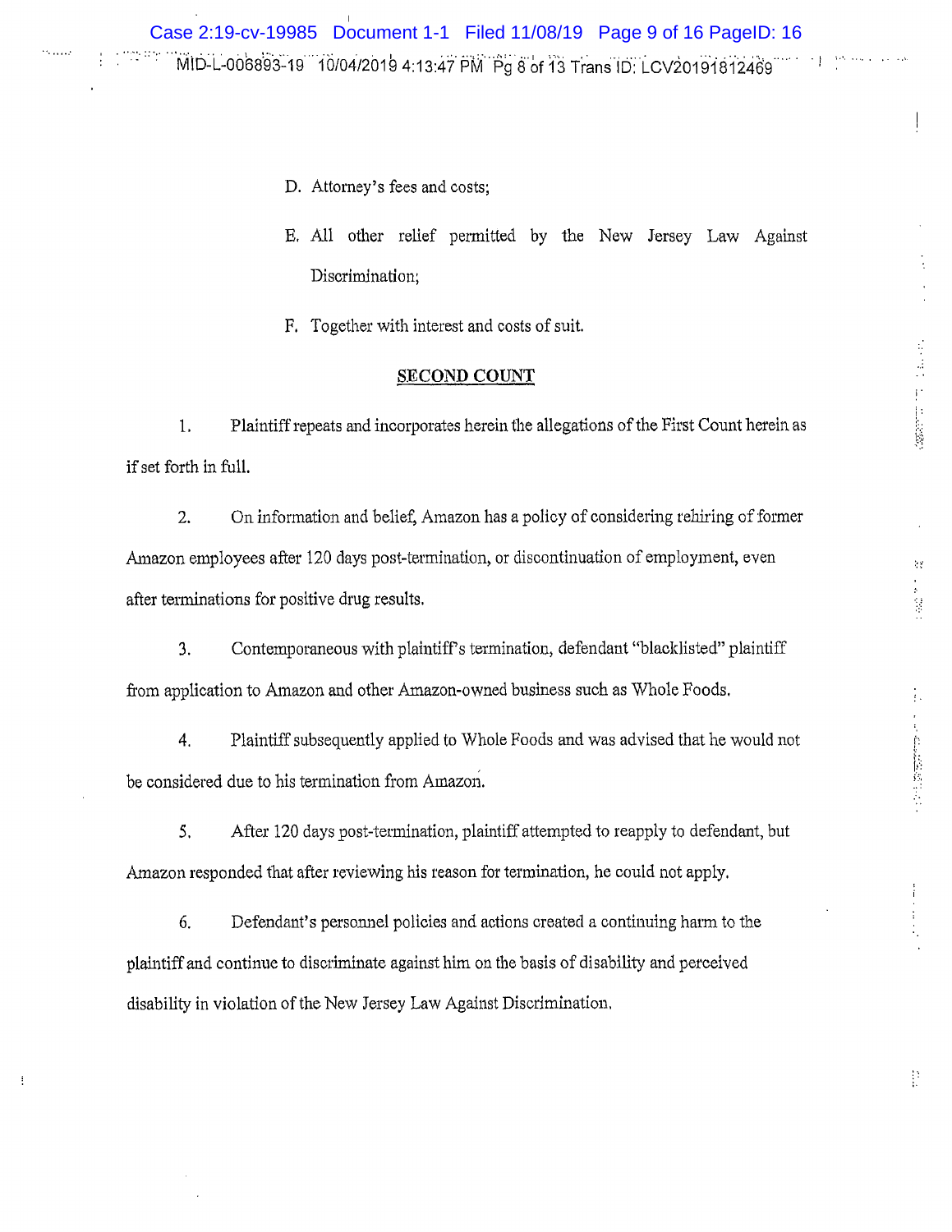7. As a result of defendant's continuing and unlawful conduct, plaintiff suffered a protracted period of unemployment, emotional distress, and has been permanently damaged in his economic potential.

WHEREFORE, the plaintiff, D.J.C. demands that defendant be enjoined from continuing this unlawful and discrimination practice and for judgment against the defendants and ABC Corps  $I - V$  (said names of corporations being fictitious, correct names currently unknown to plaintiff), and Jane Doe Individuals  $1 - 10$  (said full names of Jane Doe Individuals being fictitious, correct names currently unknown to plaintiff) jointly, severally or in the alternative, for:

- A. Reinstatement;
- B. Compensatory damages;
- C. Punitive damages;
- D. Attorney's fees and costs;

E. Enjoinment, and all other relief permitted by the New Jersey Law Against Discrimination;

F. Together with interest and costs of suit.

#### **THIRD COUNT**

 $1<sub>1</sub>$ Plaintiff repeats and incorporates herein the allegations of the First Count and Second Count herein as if set forth in full.

 $2.$ As a result of defendant's conduct, plaintiff was encumbered from fully mitigating his economic damages.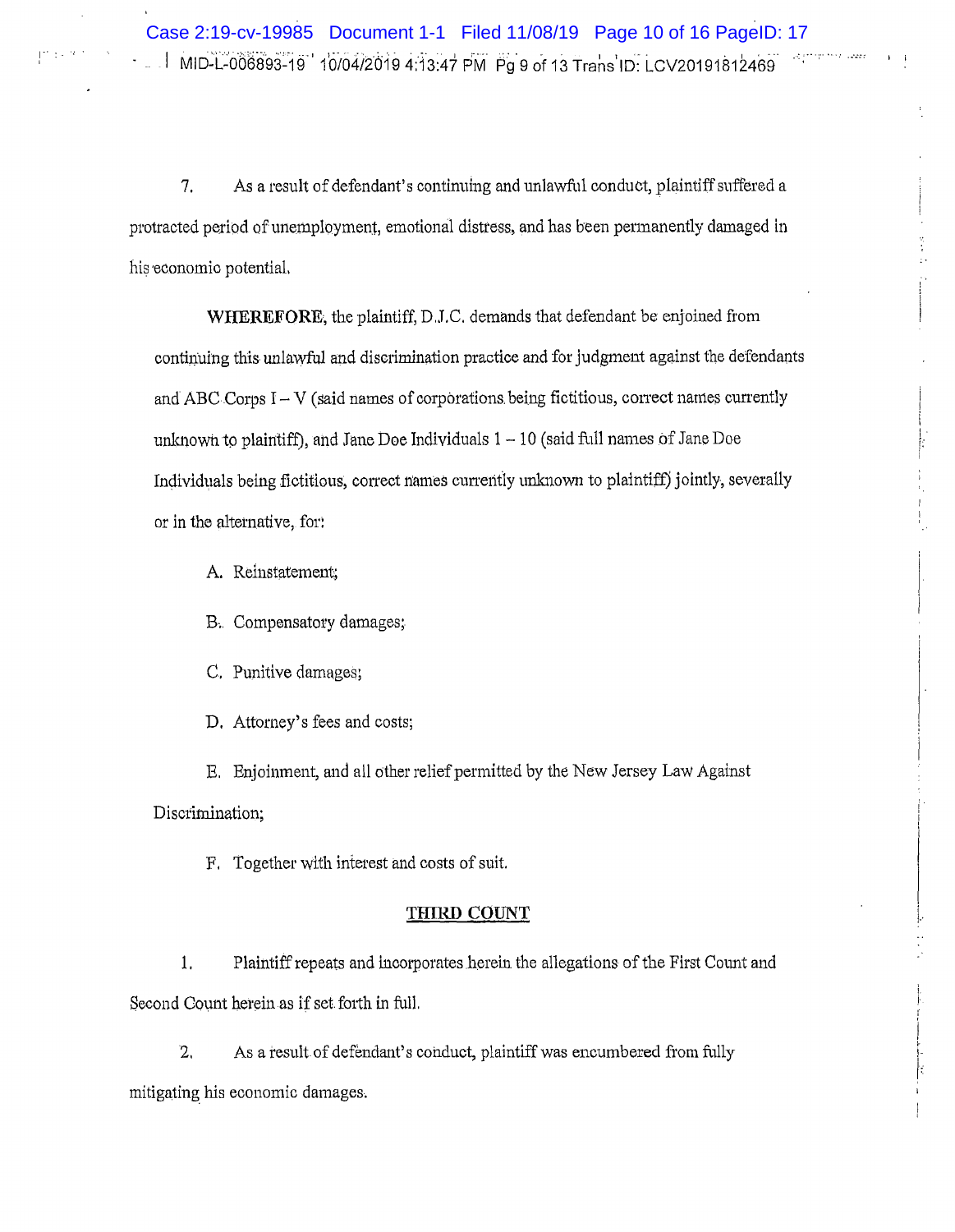Case 2:19-cv-19985 Document 1-1 Filed 11/08/19 Page 11 of 16 PageID: 18 MID-L-006893-19 10/04/2019 4:13:47 PM Pg 10 of 13 Trans ID: LCV20191812469

3. In seeking re-employment, plaintiff was prejudiced by defendant's conduct. inasmuch as plaintiff could not explain to prospective employers the basis for his termination from defendant and gap in employment.

4. Although plaintiff obtained employment, he does not have the same benefits, opportunity and enjoyment of work as he did with defendants.

WHEREFORE, the plaintiff, D.J.C. demands judgment against the defendants and ABC Corps  $I - V$  (said names of corporations being fictitious, correct names currently unknown to plaintiff), and Jane Doe Individuals  $1 - 10$  (said full names of Jane Doe Individuals being fictitious, correct names currently unknown to plaintiff) jointly, severally or in the alternative, for:

A. Reinstatement;

 $\overline{\phantom{a}}$ 

B. Compensatory damages;

C. Punitive damages;

D. Attorney's fees and costs;

E. All other relief permitted by the New Jersey Law Against Discrimination;

F. Together with interest and costs of suit.

#### **FOURTH COUNT**

Plaintiff repeats and incorporates herein the allegations of the First Count, Second  $1<sub>1</sub>$ Count and Third Count as if set forth in full.

 $2.$ After termination, plaintiff applied for unemployment benefits through the State of New Jersey.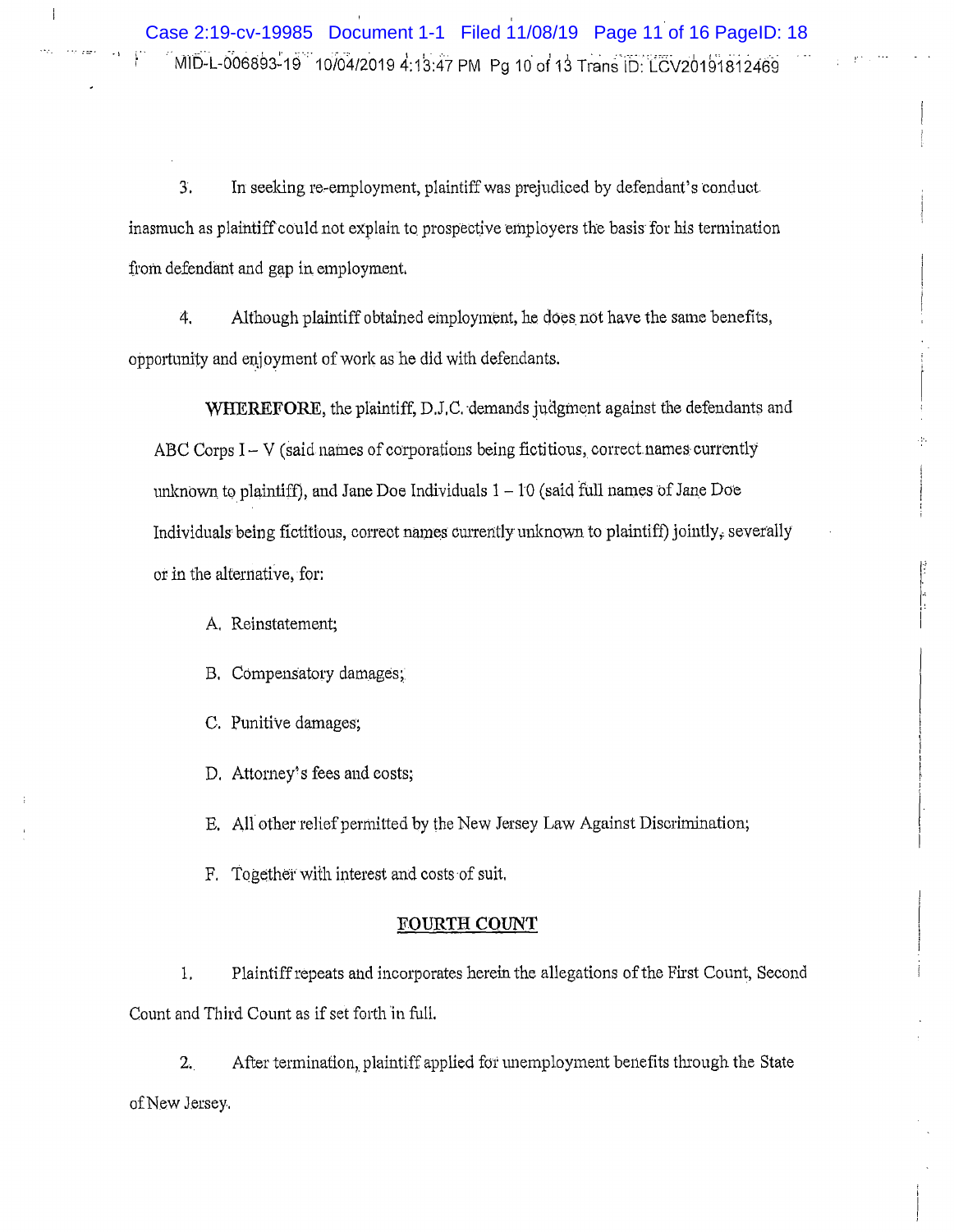$\left| \quad \right|$ 

 $\int_0^\infty$ 

Þ

3. On September 24, 2018, the State of New Jersey sent a Notice of Determination to plaintiff finding that:

a. He was eligible for unemployment benefits beginning August 26, 2018; and

b, that defendant alleged that plaintiff's discharge was allegedly for "failing to show up for work"

c. defendant never supplied written evidence to the State of New Jersey to support the stated reason for termination.

4. Defendant Amazon, through the above conduct, conspired to cover up its unlawful termination based on plaintiff's disability.

5. Defendant's conspiratorial and unlawful conduct was intended to prevent plaintiff from timely receiving unemployment benefits.

6. Defendant's conspiratorial and unlawful conduct was intended to keep plaintiff and others similarly situated from pursuing his/their legal rights under the New Jersey Law Against Discrimination, by not bringing to light to the State of New Jersey the real reason for plaintiff's termination, i.e. a positive drug test for prescription medical marijuana for his disabilities.

WHEREFORE, the plaintiff, D.J.C. demands PUNITIVE DAMAGES and

judgment against the defendants and ABC Corps  $I - V$  (said names of corporations being. fictitious, correct names currently unknown to plaintiff), and Jane Doe Individuals  $1 - 10$ (said full names of Jane Doe Individuals being fictitious, correct names currently unknown to plaintiff) jointly, severally or in the alternative, for:

A. Reinstatement;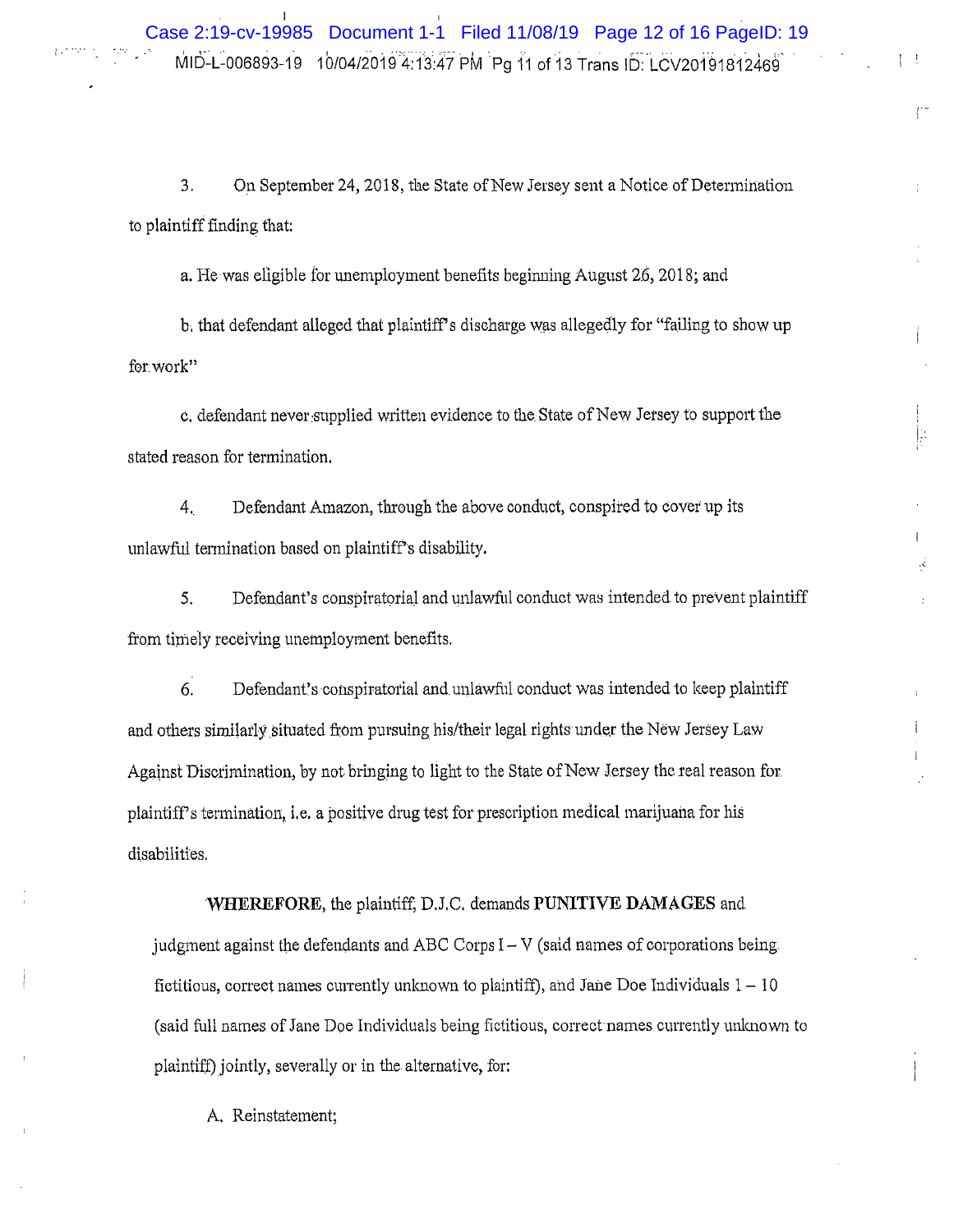

- B. Compensatory damages;
- C. Punitive damages;
- D. Attorney's fees and costs;
- E. All other relief permitted by the New Jersey Law Against Discrimination;
- F. Together with interest and costs of suit.

#### **JURY DEMAND**

The Plaintiff hereby demands trial by jury as to all issues.

#### NOTICE OF DESIGNATION OF TRIAL COUNSEL

PLEASE TAKE NOTICE, that pursuant to the Rules of Court, Walter Dana Venneman is hereby designated as trial counsel of the within matter.

Dated: October 4, 2019

GILL & CHAMAS, LLC. Attorneys for Plaintiff D.J.C.

By: WALTER DANA VENNEMAN

 $\frac{1}{\mu_{\rm s}}$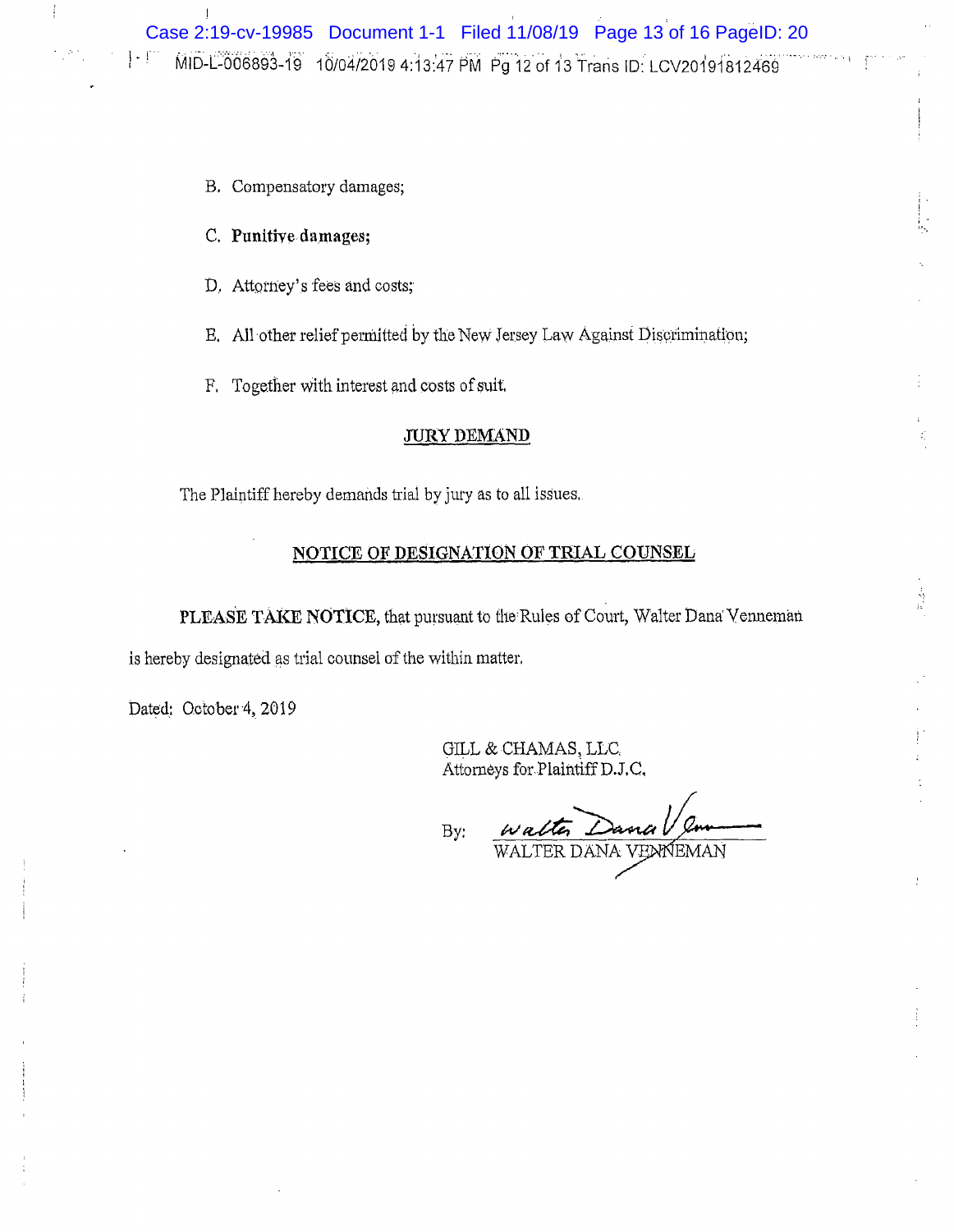:~-.. . . . . .. ...:. .... .. \_ . . . .\_. MID-L-006893-19 10/04/2019 4;13:47 PM Pg 13 of 13 Tr.an .:.s:: ! ID: . : . LCV20191812469 ~ Case 2:19-cv-19985 Document 1-1 Filed 11/08/19 Page 14 of 16 PageID: 21

#### CERTIFICATION PURSUANT TO.R. 4:5-1

I, WALTER DANA VENNEMAN, hereby certify as follows:

1. I am an attorney at law of the State of New Jersey and a member of the firm of Gill  $&$  Chamas, LLC and, as such, am fully familiar with same.

2. To the best of my knowledge, confirmation and belief, there is no other action pending about the subject matter of this Complaint in the Superior Court of New Jersey, Law Division of Middlesex, other than the matters which have already been consolidated. Additionally, there are no other persons known to me who should be added as parties to this matter, nor are there Division of Middlesex, other than the matters which have already been consolidated. Additionally,<br>there are no other persons known to me who should be added as parties to this matter, nor are there<br>any other actions contem

I do hereby certify that the foregoing statements made by me are true to the best of my 'knowledge. I am aware that if any of the foregoing statements made by me are willfully false, I am subject to punishment.

Dated; October 4, 2019

G1LL & CHAMAS, LLC Attorneys for D,J.C.

Dana By:  $\nu$ ENNEMAN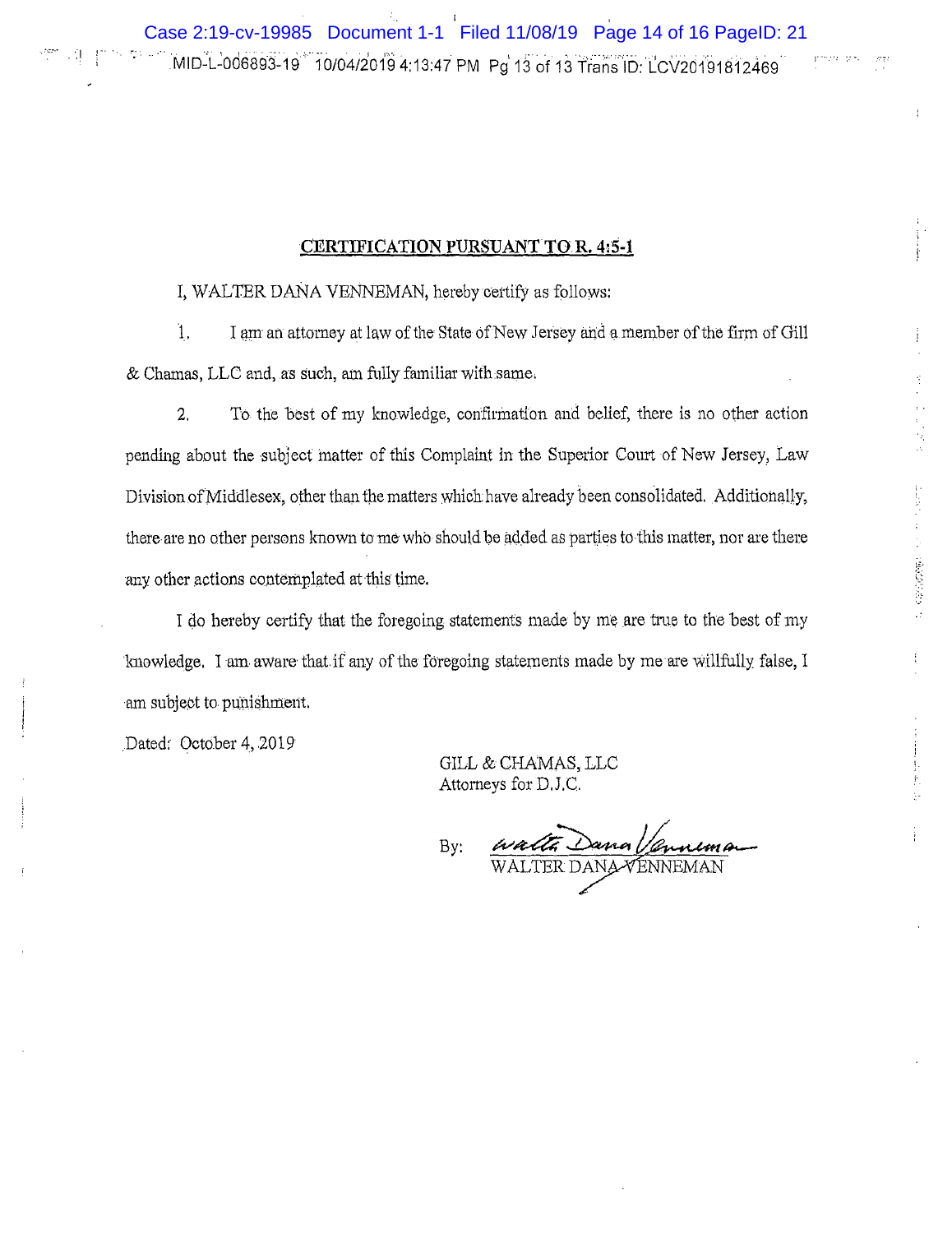Case 2:19-cv-19985 Document 1-1 Filed 11/08/19 Page 15 of 16 PageID: 22

MID-L-006893-19 10/04/2019 4:13:47 PM Pg 1 of 1 Trans ID: LCV20191812469

## Civil Case Information Statement . ......-, . . .\_ \_. . -. . \_.. . .\_... .r . .

### $\mathcal{P}$ Case Details. MIDDLESEX, CIVII, Part Docket# L-006893-19  $\mathcal{P}$  ,  $\mathcal{P}$  ,  $\mathcal{P}$  ,  $\mathcal{P}$  ,  $\mathcal{P}$  ,  $\mathcal{P}$  ,  $\mathcal{P}$

Case Initiation Date: 10/04/2019 Document Type: Complaint with Jury Demand Attorney Name: W DANA VENNEMAN Jury Demand: YES - 6 JURORS Firm Name: GILL & CHAMAS LLC **Internal 2008** Is this a professional malpractice case? NO Address: 655 FLORIDA GROVE RD P.O. BOX 760 Related cases pending: NO WOODBRIDGE NJ 07095 ISSN 07095 If yes, list docket numbers: Name of Party: PLAINTIFF : C., D., J transaction or occurrence)? NO Name of Defendant's Primary Insurance Company (if known): Unknown

Case Caption: C. D. VS ABC CORP 1-V Case Type: EMPLOYMENT (OTHER THAN CEPA OR LAD) Phone: 7323247600 Do you anticipate adding any parties (arising out of same

#### $\sim$  . The information frovided on this form cannot be introduced into evidence CASE CHARACTERISTICS FOR PURPOSES OF DETERMINING IF CASE IS APPROPRIATE FOR MEDIATION

Do parties have a current, past, or recurrent relationship? YES

If yes, is that relationship: Employer/Employee

Does the statute governing this case provide for payment of fees by the losing party? NO

Use this space to aiert the court to any special case characteristics that may warrant individual management or accelerated disposition:

Do you or your ciient need any disabiiity accommodations? NO If yes, please identify the requested accommodation:

Will an interpreter be needed? NO If yes, for what language:

Please check off each applicable category: Putative Class Action? NO Title 59? NO

.<br>האחרות המאופייני אופייים באופיים בעיקרות המאוד המאוד המאוד המאוד המאוד המאוד המאוד המאוד המאוד המאוד המאוד המא . . .. > \_" . , , . . . • , . . . . , . ,.. ~ . " s . , .  $\mathbb{R}^m \subset \{0,1\}$ .  $\lambda$  ,  $\Delta \lambda$  is a finally constant with  $\lambda$  . The  $\lambda$  $\epsilon \cdot \mathbb{R}$  , and  $\epsilon \cdot \mathbb{R}$  $\frac{1}{\sqrt{2}}$  ,  $\frac{1}{\sqrt{2}}$  ,  $\frac{1}{\sqrt{2}}$  ,  $\frac{1}{\sqrt{2}}$  ,  $\frac{1}{\sqrt{2}}$  ,  $\frac{1}{\sqrt{2}}$  ,  $\frac{1}{\sqrt{2}}$  ,  $\frac{1}{\sqrt{2}}$  ,  $\frac{1}{\sqrt{2}}$  ,  $\frac{1}{\sqrt{2}}$  ,  $\frac{1}{\sqrt{2}}$  ,  $\frac{1}{\sqrt{2}}$  ,  $\frac{1}{\sqrt{2}}$  ,  $\frac{1}{\sqrt{2}}$  ,  $\frac{1}{\sqrt{2}}$ 

I certify that confidential personal identifiers have been redacted from documents now submitted to the court, and will be redacted from all documenta submitted in the future in accordance with *Rule* 1:38-7(b)

10/04/2019 /s/ W DANA VENNEMAN Dated Signed